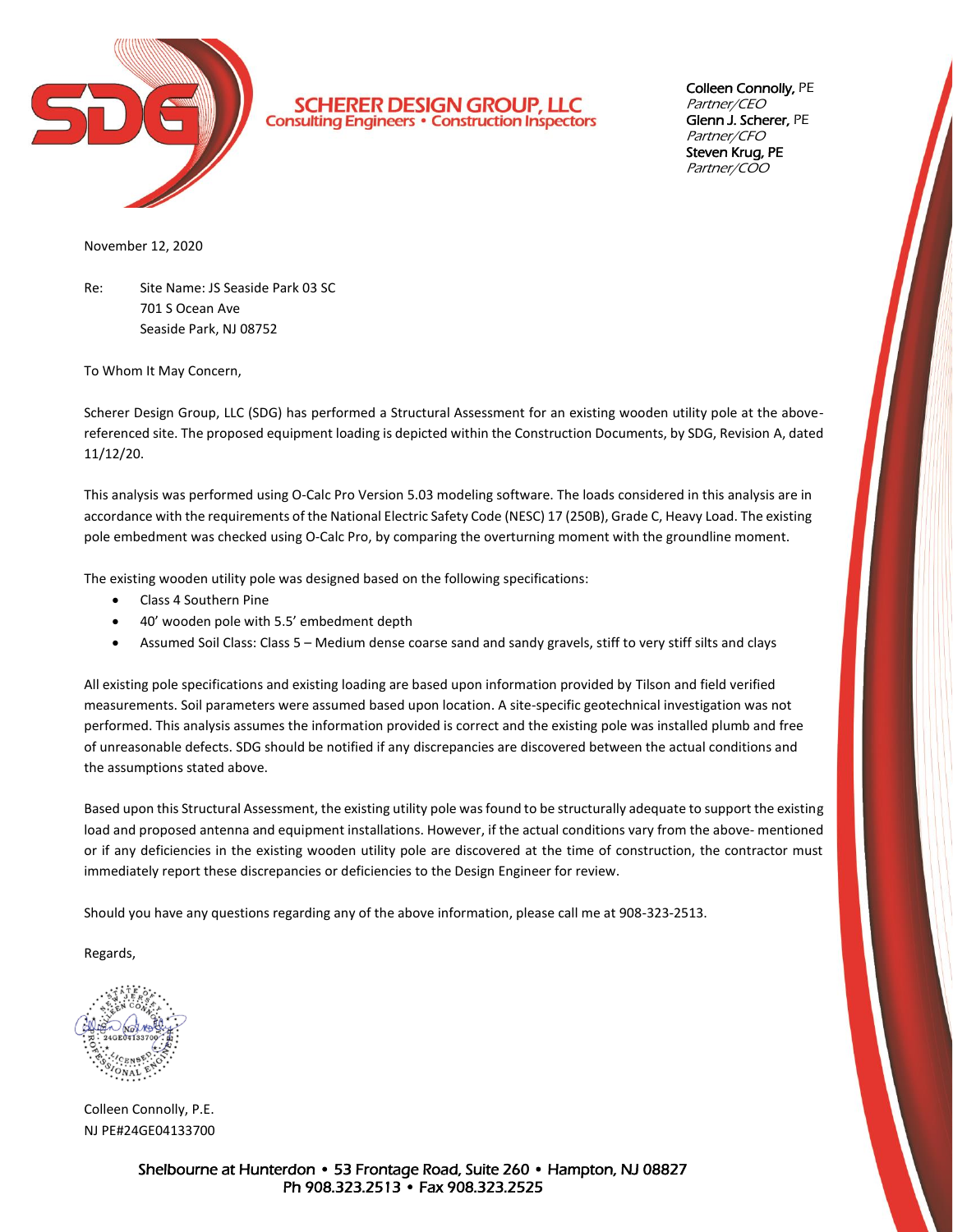## Pole ID:(250B) JS Seaside Park <sup>03</sup> SC.pplx **O-Calc® Pro** *Analysis Report*

| Pole Num:  | JS Seaside Park 03 SC Pole Length / Class: |                                      |                          |                                 | 40 / 4 Code:                    |                           | <b>NESC</b> Structure Type:      | <b>Unguyed Tangent</b> |
|------------|--------------------------------------------|--------------------------------------|--------------------------|---------------------------------|---------------------------------|---------------------------|----------------------------------|------------------------|
| Aux Data 1 |                                            | <b>Unset</b> Species:                |                          | <b>SOUTHERN PINE</b> NESC Rule: |                                 | <b>Rule 250B</b> Status   |                                  | <b>Unguyed</b>         |
| Aux Data 2 |                                            | <b>Unset</b> Setting Depth (ft):     |                          |                                 | <b>5.50</b> Construction Grade: |                           | C Pole Strength Factor:          | 0.85                   |
| Aux Data 3 |                                            | <b>Unset</b> G/L Circumference (in): |                          |                                 | 33.68 Loading District:         |                           | <b>Heavy</b> Transverse Wind LF: | 1.75                   |
| Aux Data 4 |                                            | <b>Unset</b> G/L Fiber Stress (psi): |                          |                                 | 8,000 Ice Thickness (in):       |                           | <b>0.50</b> Wire Tension LF:     | 1.00                   |
| Aux Data 5 |                                            | <b>Unset</b> Allowable Stress (psi): |                          |                                 | 6,800 Wind Speed (mph):         |                           | 39.53 Vertical LF:               | 1.90                   |
| Aux Data 6 |                                            | <b>Unset</b> Fiber Stress Ht. Reduc: |                          |                                 | <b>No</b> Wind Pressure (psf):  | 4.00                      |                                  |                        |
| Latitude:  |                                            |                                      | 39.917657 Deg Longitude: |                                 |                                 | -74.076518 Deg Elevation: |                                  | 0 Feet                 |



| Pole Capacity Utilization (%) |      | Height<br>(ft) | <b>Wind Angle</b><br>$(\text{deg})$ |  |  |
|-------------------------------|------|----------------|-------------------------------------|--|--|
| Maximum                       | 37.3 | 0.0            | 2.0                                 |  |  |
| <sup>1</sup> Groundline       | 37.3 | 0.0            | 2.0                                 |  |  |
| Vertical                      | 15.4 | 20.2           | 20                                  |  |  |

| <b>Pole Moments (ft-Ib)</b> |        | <b>Load Angle</b><br>$(\deg)$ | <b>Wind Angle</b><br>(deg) |
|-----------------------------|--------|-------------------------------|----------------------------|
| Max Cap Util                | 25,110 | 0.8                           | 2.0                        |
| Groundline                  | 25,110 | 0.8                           | 2.0                        |
| <b>GL Allowable</b>         | 68,571 |                               |                            |
| Overturn                    | 39,564 |                               |                            |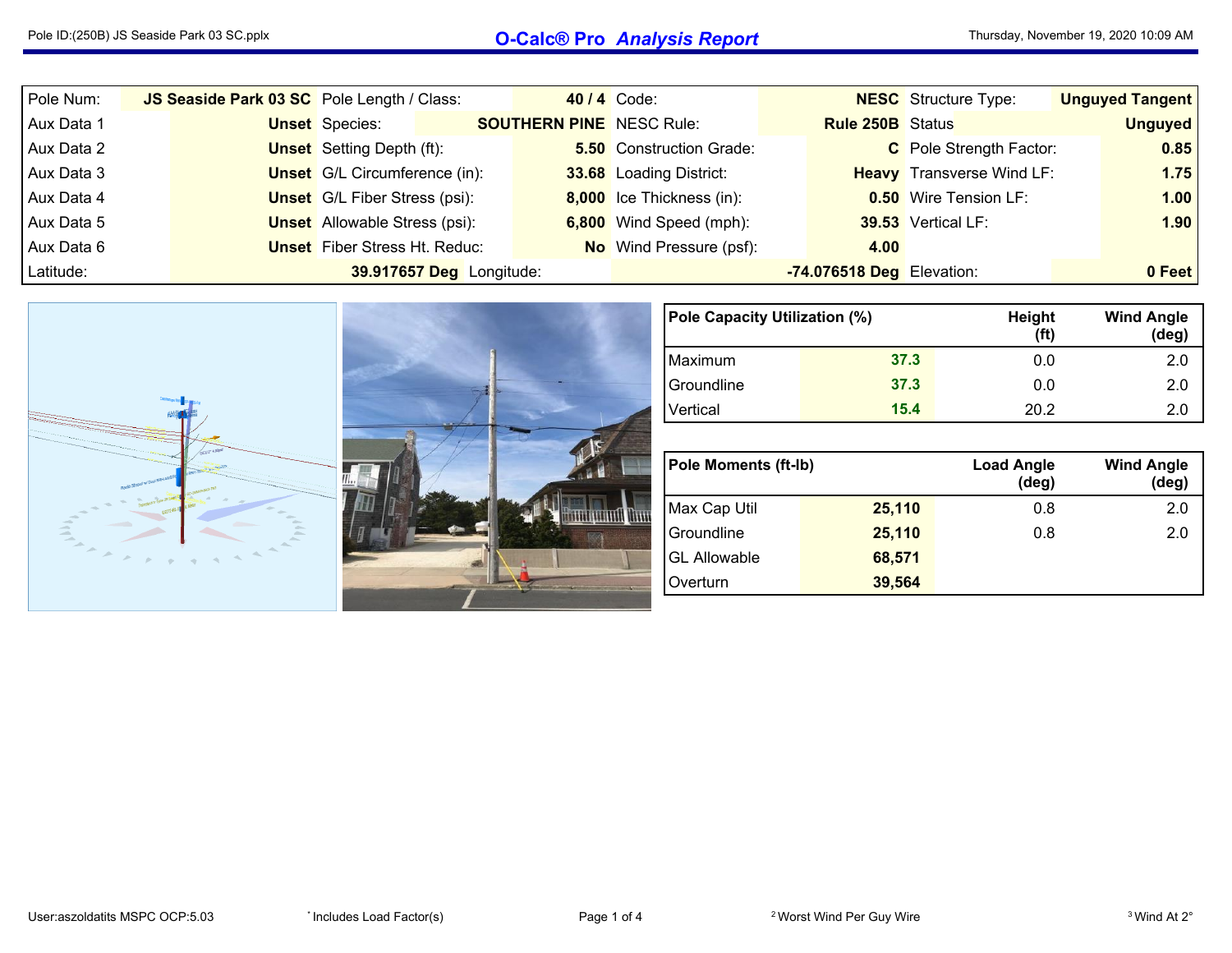| Groundline Load Summary - Reporting Angle Mode: Load - Reporting Angle: 0.8°    |                                |                               |                                              |                                 |                                    |                                              |                                  |                                           |                                        |                            |  |  |  |
|---------------------------------------------------------------------------------|--------------------------------|-------------------------------|----------------------------------------------|---------------------------------|------------------------------------|----------------------------------------------|----------------------------------|-------------------------------------------|----------------------------------------|----------------------------|--|--|--|
|                                                                                 | <b>Shear</b><br>Load*<br>(lbs) | <b>Applied</b><br>Load<br>(%) | <b>Bending</b><br><b>Moment</b><br>$(ft-lb)$ | <b>Applied</b><br>Moment<br>(%) | <b>Pole</b><br>Capacity<br>$(\% )$ | <b>Bending</b><br><b>Stress</b><br>(+/- psi) | <b>Vertical</b><br>Load<br>(Ibs) | <b>Vertical</b><br><b>Stress</b><br>(psi) | <b>Total</b><br><b>Stress</b><br>(psi) | Pole<br>Capacity<br>$(\%)$ |  |  |  |
| 342<br>898<br>567<br>29.8<br>9,176<br>36.5<br>13.4<br>904<br>6<br><b>Powers</b> |                                |                               |                                              |                                 |                                    |                                              |                                  |                                           |                                        |                            |  |  |  |
| Comms                                                                           | 474                            | 41.4                          | 9,579                                        | 38.2                            | 14.0                               | 937                                          | 952                              | 11                                        | 948                                    | 13.9                       |  |  |  |
| GenericEquipments                                                               | 154                            | 13.4                          | 3,222                                        | 12.8                            | 4.7                                | 315                                          | 996                              | 11                                        | 326                                    | 4.8                        |  |  |  |
| Pole                                                                            | 175                            | 15.3                          | 3,106                                        | 12.4                            | 4.5                                | 304                                          | 1,654                            | 18                                        | 322                                    | 4.7                        |  |  |  |
| Insulators                                                                      |                                | 0.1                           | 28                                           | 0.1                             | 0.0                                | 3                                            | 55                               |                                           | 3                                      | 0.0                        |  |  |  |
| Pole Load                                                                       | 1,146                          | 100.0                         | 25,110                                       | 100.0                           | 36.6                               | 2,456                                        | 4,225                            | 47                                        | 2,503                                  | 36.8                       |  |  |  |
| Pole Reserve Capacity                                                           |                                |                               | 43,461                                       |                                 | 63.4                               | 4,344                                        |                                  |                                           | 4,297                                  | 63.2                       |  |  |  |

| Load Summary by Owner - Reporting Angle Mode: Load - Reporting Angle: 0.8° |                                            |                                  |                                      |                                    |                                    |                                              |                           |                                           |                                        |                            |  |  |  |
|----------------------------------------------------------------------------|--------------------------------------------|----------------------------------|--------------------------------------|------------------------------------|------------------------------------|----------------------------------------------|---------------------------|-------------------------------------------|----------------------------------------|----------------------------|--|--|--|
|                                                                            | <b>Shear</b><br>$\textsf{Load}^*$<br>(lbs) | <b>Applied</b><br>Load<br>$(\%)$ | <b>Bending</b><br>Moment<br>$(ft-l)$ | <b>Applied</b><br>Moment<br>$(\%)$ | <b>Pole</b><br>Capacity<br>$(\% )$ | <b>Bending</b><br><b>Stress</b><br>(+/- psi) | Vertical<br>Load<br>(lbs) | <b>Vertical</b><br><b>Stress</b><br>(psi) | <b>Total</b><br><b>Stress</b><br>(psi) | Pole<br>Capacity<br>$(\%)$ |  |  |  |
| Existing                                                                   | 671                                        | 58.6                             | 15,548                               | 61.9                               | 22.7                               | 1,521                                        | 1,282                     | 14                                        | 1,535                                  | 22.6                       |  |  |  |
| Proposed                                                                   | 300                                        | 26.1                             | 6,456                                | 25.7                               | 9.4                                | 632                                          | ,289                      | 14                                        | 646                                    | 9.5                        |  |  |  |
| Pole<br>175<br>322<br>15.3<br>304<br>3,106<br>12.4<br>,654<br>18<br>4.5    |                                            |                                  |                                      |                                    |                                    |                                              |                           |                                           |                                        |                            |  |  |  |
| Totals:                                                                    | .146                                       | 100.0                            | 25,110                               | 100.0                              | 36.6                               | 2,456                                        | 4,225                     | 47                                        | 2,503                                  | 36.8                       |  |  |  |

## **Detailed Load Components:**

| <b>Power</b>             |              | Owner    | Height<br>(ft) | Horiz.<br>Offset | Cable<br><b>Diameter</b> | Sag at<br>Max             | Cable<br>Weight | Lead/Span<br>Length | Span<br>Angle | Wire<br>Length    | <b>Tension</b><br>(lbs) | <b>Tension</b><br>Moment* | <b>Offset</b><br><b>Moment</b> * | Wind<br>Moment* | <b>Moment</b><br>at GL* |
|--------------------------|--------------|----------|----------------|------------------|--------------------------|---------------------------|-----------------|---------------------|---------------|-------------------|-------------------------|---------------------------|----------------------------------|-----------------|-------------------------|
|                          |              |          |                | (in)             | (in)                     | Temp<br>(f <sup>t</sup> ) | (Ibs/ft)        | (f <sup>t</sup> )   | (deg)         | (f <sup>t</sup> ) |                         | $(ft-lb)$                 | $(ft-lb)$                        | $(ft-lb)$       | $(ft-lb)$               |
| Secondary                | DUPLEX 6 AWG | Existing | 28.00          | 5.57             | 0.5370                   | 2.10                      | 0.071           | 145.0               | 270.0         | 145.0             | 150                     | $-55$                     | -1                               | 1,819           | 1,763                   |
| Secondary                | DUPLEX 6 AWG | Existing | 27.00          | 5.63             | 0.5370                   | 2.05                      | 0.071           | 126.0               | 90.0          | 126.1             | 100                     | 36                        |                                  | 1,524           | 560. ا                  |
| Secondary                | DUPLEX 6 AWG | Existing | 27.00          | 6.38             | 0.5370                   |                           | 0.071           | 43.0                | 327.0         | 43.1              |                         |                           | 0                                | 38              | 38                      |
| Secondary                | DUPLEX 6 AWG | Existing | 26.97          | 6.03             | 0.5370                   |                           | 0.071           | 43.0                | 327.0         | 43.1              |                         |                           | 0                                | 38              | 38                      |
| Secondary                | DUPLEX 6 AWG | Existing | 27.00          | 5.63             | 0.5370                   | 2.10                      | 0.071           | 145.0               | 270.0         | 145.0             | 150                     | $-53$                     | -1                               | 1,754           | 1,700                   |
| Secondary                | DUPLEX 6 AWG | Existing | 25.75          | 5.70             | 0.5370                   | 2.10                      | 0.071           | 145.0               | 270.0         | 145.0             | 150                     | $-51$                     | -1                               | 1,673           | 1,621                   |
| Secondary                | DUPLEX 6 AWG | Proposed | 24.64          | 6.42             | 0.5370                   |                           | 0.071           | 145.0               | 270.0         | 145.0             |                         |                           | 0                                | 420             | 420                     |
| <b>Overlashed Bundle</b> | 6M           | Existing | 27.00          | 6.03             | 0.2420                   | 2.87                      | 0.104           | 43.0                | 327.0         | 43.1              | 20                      | 449                       | 0                                | 146             | 595                     |
| Overlashed Bundle        | 6M           | Proposed | 24.67          | 6.42             | 0.2420                   | 1.56                      | 0.104           | 145.0               | 270.0         | 145.0             | 450                     | $-146$                    | 0                                | 1,464           | 1,317                   |
|                          |              |          |                |                  |                          |                           |                 |                     |               |                   | Totals:                 | 179                       | $-3$                             | 8,875           | 9,052                   |

| Owner<br>Comm | <b>Height</b><br>(ft | Horiz.<br>Offset<br>(in) | Cable<br><b>Diameter</b><br>(in) | Sag at<br>Max<br>Геmр<br>(f <sup>t</sup> ) | วิable<br>Weight<br>(Ibs/ft) | <b>'Lead/Span</b><br>Lenath<br>(f <sup>t</sup> ) | Span<br>Angle<br>'deg) | Wire<br>Length<br>(f <sup>t</sup> ) | Tension<br>(lbs | Tension<br><b>Moment</b><br>$(ft-lb)$ | Offset<br>Moment*<br>$(ft-lb)$ | Wind<br>Moment*<br>$(ft-lb)$ | Moment<br>at GL<br>$(ft-lb)$ |
|---------------|----------------------|--------------------------|----------------------------------|--------------------------------------------|------------------------------|--------------------------------------------------|------------------------|-------------------------------------|-----------------|---------------------------------------|--------------------------------|------------------------------|------------------------------|
|---------------|----------------------|--------------------------|----------------------------------|--------------------------------------------|------------------------------|--------------------------------------------------|------------------------|-------------------------------------|-----------------|---------------------------------------|--------------------------------|------------------------------|------------------------------|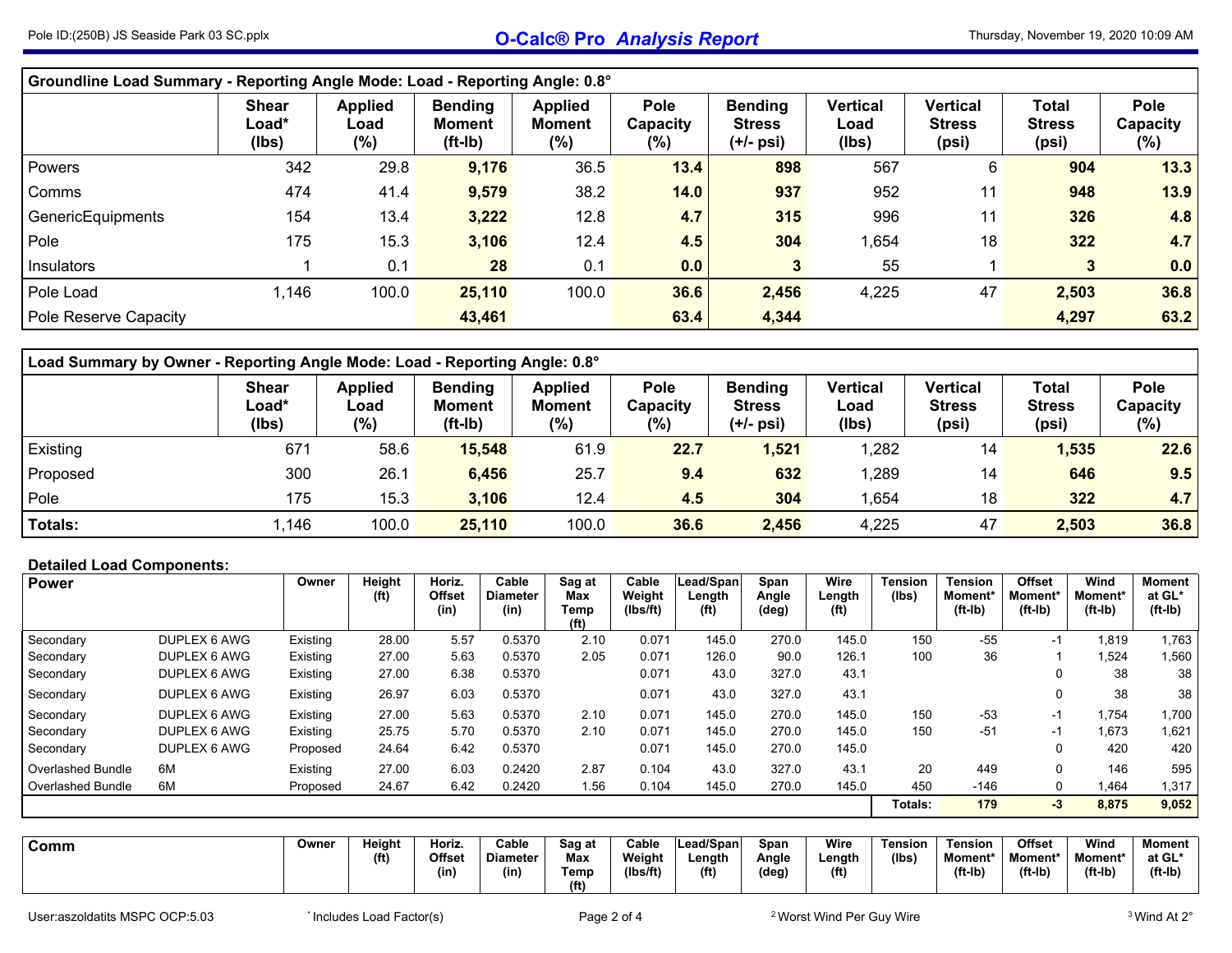| Pole ID: (250B) JS Seaside Park 03 SC pplx |                  | <b>O-Calc® Pro Analysis Report</b> |       |       |        |      |       | Thursday, November 19, 2020 10:09 AM |       |       |         |        |       |       |       |
|--------------------------------------------|------------------|------------------------------------|-------|-------|--------|------|-------|--------------------------------------|-------|-------|---------|--------|-------|-------|-------|
| Overlashed Bundle                          | 6M               | Existing                           | 27.50 | 6.25  | 0.2420 | 0.34 | 0.104 | 126.0                                | 90.0  | 126.0 | 850     | 307    | 0     | 1,284 | 1,592 |
| Overlashed Bundle                          | 6M               | Existing                           | 20.25 | 6.68  | 0.2420 | 0.32 | 0.104 | 126.0                                | 90.0  | 126.0 | 900     | 240    | 39    | 945   | 1,224 |
| Overlashed Bundle                          | 6M               | Existing                           | 20.25 | 6.68  | 0.2420 | 1.75 | 0.104 | 145.0                                | 270.0 | 145.0 | 1.250   | $-333$ | 40    | 1.219 | 926   |
| <b>CATV</b>                                | CATV.50          | Existing                           | 20.22 | 6.68  | 0.5700 |      | 0.600 | 145.0                                | 270.0 | 145.0 |         |        | 78    | 363   | 441   |
| <b>CATV</b>                                | CATV .25         | Existing                           | 20.16 | 60.35 | 0.2500 | 1.23 | 0.091 | 43.0                                 | 327.0 | 43.1  | 20      | 324    |       | 97    | 421   |
| Overlashed Bundle                          | 6M               | Proposed                           | 19.25 | 6.73  | 0.2420 | 1.60 | 0.104 | 126.0                                | 90.0  | 126.0 | 500     | 127    | 0     | 1,017 | 1,144 |
| Fiber                                      | Fiber            | Proposed                           | 19.21 | 6.73  | 0.6250 |      | 0.190 | 126.0                                | 90.0  | 126.0 |         |        |       | 309   | 310   |
| Overlashed Bundle                          | 6M               | Existing                           | 18.25 | 6.79  | 0.2420 | 1.68 | 0.104 | 126.0                                | 90.0  | 126.0 | 750     | 180    | $-45$ | 1,104 | 1,239 |
| Telco                                      | <b>TELE 1.0</b>  | Existing                           | 18.20 | 6.79  | 1.0000 |      | 0.400 | 126.0                                | 90.0  | 126.0 |         |        | $-65$ | 433   | 368   |
| Overlashed Bundle                          | 6M               | Existing                           | 18.25 | 6.79  | 0.2420 | 1.63 | 0.104 | 145.0                                | 270.0 | 145.0 | 1,000   | $-240$ | $-52$ | 1,271 | 979   |
| Telco                                      | <b>TELE 1.0</b>  | Existing                           | 18.20 | 6.78  | 1.0000 |      | 0.400 | 145.0                                | 270.0 | 145.0 |         |        | $-75$ | 498   | 423   |
| Telco                                      | <b>TELE 0.25</b> | Existing                           | 18.25 | 6.79  | 0.2500 | 1.23 | 0.091 | 43.0                                 | 327.0 | 43.1  | 20      | 303    | $-13$ | 91    | 382   |
|                                            |                  |                                    |       |       |        |      |       |                                      |       |       | Totals: | 908    | $-89$ | 8,631 | 9,449 |

| <b>GenericEquipment</b> |                                                                             | Owner    | <b>Height</b><br>(f <sup>t</sup> ) | Horiz.<br><b>Offset</b><br>(in) | <b>Offset</b><br>Angle<br>(deg) | Rotate<br>Angle<br>(deg) | Unit<br>Weight<br>(lbs) | Unit<br>Height<br>(in) | <b>Unit</b><br>Depth<br>(in) | <b>Unit</b><br><b>Diameter</b><br>(in) | Unit<br>Length<br>(in)   | <b>Offset</b><br>Moment*<br>$(ft-lb)$ | Wind<br>Moment*<br>(ft-Ib) | <b>Moment</b><br>at GL*<br>(ft-Ib) |
|-------------------------|-----------------------------------------------------------------------------|----------|------------------------------------|---------------------------------|---------------------------------|--------------------------|-------------------------|------------------------|------------------------------|----------------------------------------|--------------------------|---------------------------------------|----------------------------|------------------------------------|
| Cylinder                | Commscope<br>NNVVSSP-360S-FM                                                | Proposed | 37.42                              | 0.83                            | 0.0                             | 0.0                      | 26.70                   | 28.70                  | $\hspace{0.05cm}$            | 12.00                                  | $\overline{\phantom{a}}$ | $-4$                                  | 626                        | 623                                |
| Box                     | <b>CBRS Micro RRH</b>                                                       | Proposed | 34.08                              | 7.44                            | 90.0                            | 0.0                      | 35.00                   | 13.91                  | 4.15                         | --                                     | 8.55                     |                                       | 153                        | 154                                |
| Box                     | <b>LAA Micro RRH</b>                                                        | Proposed | 34.08                              | 6.87                            | 270.0                           | 0.0                      | 35.00                   | 8.90                   | 3.00                         | --                                     | 9.10                     | $-1$                                  | 71                         | 70                                 |
| Box                     | Panel Antenna                                                               | Proposed | 33.17                              | 12.47                           | 90.0                            | 0.0                      | 35.00                   | 18.50                  | 6.90                         | --                                     | 9.60                     |                                       | 329                        | 330                                |
| Box                     | Panel Antenna                                                               | Proposed | 33.17                              | 12.47                           | 180.0                           | 0.0                      | 35.00                   | 18.50                  | 6.90                         | --                                     | 9.60                     | -69                                   | 458                        | 389                                |
| Box                     | Panel Antenna                                                               | Proposed | 33.17                              | 12.47                           | 270.0                           | 0.0                      | 35.00                   | 18.50                  | 6.90                         | --                                     | 9.60                     | $-1$                                  | 329                        | 328                                |
| Box                     | Transtector Type-3R<br>Load Center SC-<br>2MMA9-8602-TM3                    | Proposed | 8.62                               | 8.02                            | 270.0                           | 0.0                      | 20.00                   | 14.85                  | 6.32                         | --                                     | 9.20                     | 0                                     | 63                         | 63                                 |
| Box                     | Carlon NS664 Junction<br>Box                                                | Proposed | 8.25                               | 6.88                            | 0.0                             | 0.0                      | 2.38                    | 6.00                   | 4.00                         | $\overline{\phantom{a}}$               | 6.00                     | 3                                     | 23                         | 26                                 |
| <b>Box</b>              | U2272-RL-5T9-BL<br>Meter                                                    | Proposed | 5.00                               | 7.49                            | 270.0                           | 0.0                      | 25.00                   | 18.50                  | 4.84                         | --                                     | 10.00                    | 0                                     | 35                         | 34                                 |
| Box                     | Radio Shroud w/ Dual<br>RRH AWS/PCS, Dual<br>RRH 700/850, and<br>Rectifiers | Proposed | 14.67                              | 12.50                           | 270.0                           | 0.0                      | 275.00                  | 64.00                  | 16.00                        | --                                     | 23.00                    | $-7$                                  | 1,168                      | 1,161                              |
|                         |                                                                             |          |                                    |                                 |                                 |                          |                         |                        |                              |                                        | Totals:                  | $-78$                                 | 3,256                      | 3,178                              |

| <b>Insulator</b> |             | Owner    | Height<br>(f <sup>t</sup> ) | Horiz.<br>Offset | Offset<br>Angle | Rotate<br>Angle | Unit<br>Weight | Unit<br><b>Diameter</b> | Unit<br>Length | <b>Offset</b><br>Moment* | Wind<br>Moment* | <b>Moment</b> at<br>GL* |
|------------------|-------------|----------|-----------------------------|------------------|-----------------|-----------------|----------------|-------------------------|----------------|--------------------------|-----------------|-------------------------|
|                  |             |          |                             | (in)             | (deg)           | (deg)           | (Ibs)          | (in)                    | (in)           | $(ft-lb)$                | $(ft-lb)$       | $(ft-lb)$               |
| Spool            | Spool 2.5"  | Existing | 28.00                       | 0.00             | 270.0           | 270.0           | 1.00           | 2.50                    | 2.12           |                          |                 |                         |
| <b>Bolt</b>      | Single Bolt | Existing | 27.50                       | 0.00             | 90.0            | 90.0            | 5.00           | 3.00                    | 0.00           |                          |                 | 0                       |
| Spool            | Spool 2.5"  | Existing | 27.00                       | 0.00             | 90.0            | 90.0            | 1.00           | 2.50                    | 2.12           |                          |                 |                         |
| Spool            | Spool 2.5"  | Existing | 27.00                       | 0.00             | 270.0           | 270.0           | 1.00           | 2.50                    | 2.12           |                          |                 |                         |
| Spool            | Spool 2.5"  | Existing | 25.75                       | 0.00             | 270.0           | 270.0           | 1.00           | 2.50                    | 2.12           |                          |                 |                         |
| <b>Bolt</b>      | Single Bolt | Proposed | 24.67                       | 0.00             | 270.0           | 270.0           | 5.00           | 3.00                    | 0.00           |                          |                 | 0                       |
| Bolt             | Single Bolt | Existing | 20.25                       | 0.00             | 0.0             | 0.0             | 5.00           | 3.00                    | 0.00           |                          |                 |                         |
| <b>Bolt</b>      | Single Bolt | Proposed | 19.25                       | 0.00             | 90.0            | 90.0            | 5.00           | 3.00                    | 0.00           |                          |                 | 0                       |